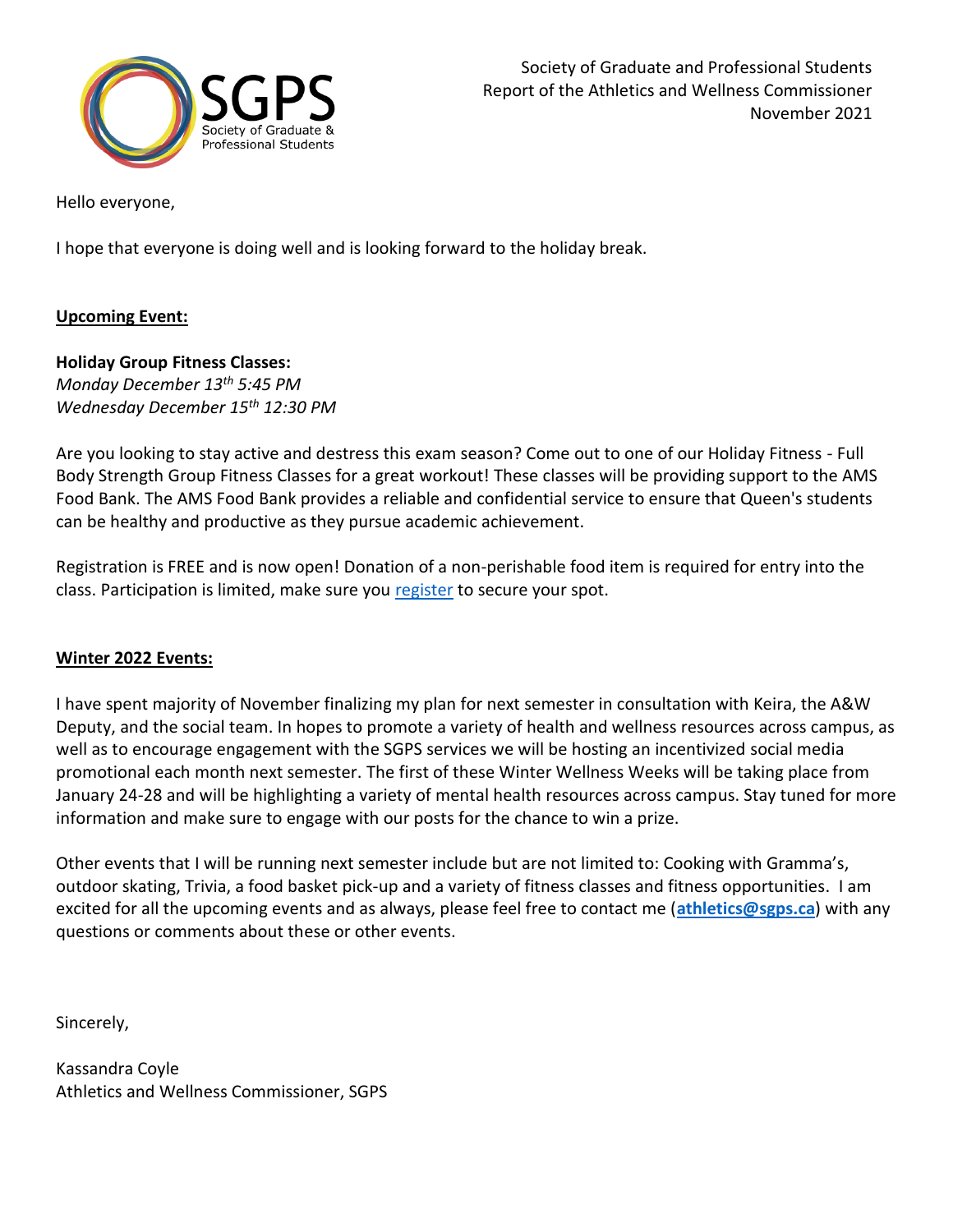

Good Evening Council Members,

Happy Holidays to all! Please find my updates below and be sure to contact me at [equity@sgps.ca](mailto:equity@sgps.ca) if you have any questions, comments, or general interest in any of the initiatives or projects listed! There have been some internal changes as you all know; Jane (Deputy EDC) and I will be working to create a plan for the winter semester. Be safe everyone and have a wonderful holiday season!

#### 1. Advocacy and Support

Virtual Event - **A Conversation on Alienation and Healing Through Creativity and Art**: Sabrina (International Commissioner) and I, in collaboration with th[e Ban Righ Center,](https://www.facebook.com/TheBanRighCentre) hosted a virtual event in which we shared stories and our experiences as mature foreign students studying at Queen's. The event was well attended by students in a wide range of disciplines and had very positive reviews. There's a possibility to make this type of event recurring.

#### 2. Committee Work

- **BEAG** (Built Environment Advisory Group) Meeting this month was canceled, moving to bi-monthly meetings with additional ad-hoc meetings for building project reviews
- **UCARE and sub-councils** Meetings cancelled, nothing to report.
- **PSAC901 Anti-Oppression Working Group** Planning for winter semester initiatives. Sabrina and I are working on a three-workshop series for low-income/first generation graduate students to be delivered throughout the winter semester which will include 3 central themes: taxes, budgeting, and finding income/lowering expenses. If anyone has suggestions on other topics, please email me at [equity@sgps.ca.](mailto:equity@sgps.ca)
- **BIPOC Supports Working Group** with HREO and AMS Nothing to report
- **Student Mental Health Network** Planning for Mental Promotion Week which will be January 24th to 28th 2022. Various campus organizations will be hosting events to promote mental health. Three Health and Wellness Surveys are upcoming and students will receive an email for only 1 of the 3 surveys (Canadian Postsecondary Education Alcohol and Drug Use Survey, Canadian Campus Wellbeing Survey, or National College Health Association survey). Classroom Champions Initiative is looking for nominations of educators who are excelling at supporting students' mental health (this includes TAs supporting each other and undergrads) visit th[e website](https://www.queensu.ca/campuswellnessproject/campus-participation/student-mental-health-network/classroom-champions-mental-health) for more details.
- **(Deputy EDC) Provost's Action Group for Gender and Sexual Diversity (PAGGAS)** Nothing to report.

#### 3. Projects: Soft Infrastructure Network

A meeting has been proposed for **January** (either Monday the **10th** or Tuesday the **11th** depending on the availability of members). If your department council has not yet received an invite via email, please let me know, there are still some gaps in the network that I'm working to fill.

# 4. Projects: Resource Vlog

Currently no updates on this project.

Monica Garvie HBSc, MSc [equity@sgps.ca](mailto:equity@sgps.ca) *Equity and Diversity Commissioner Society of Graduate and Professional Students*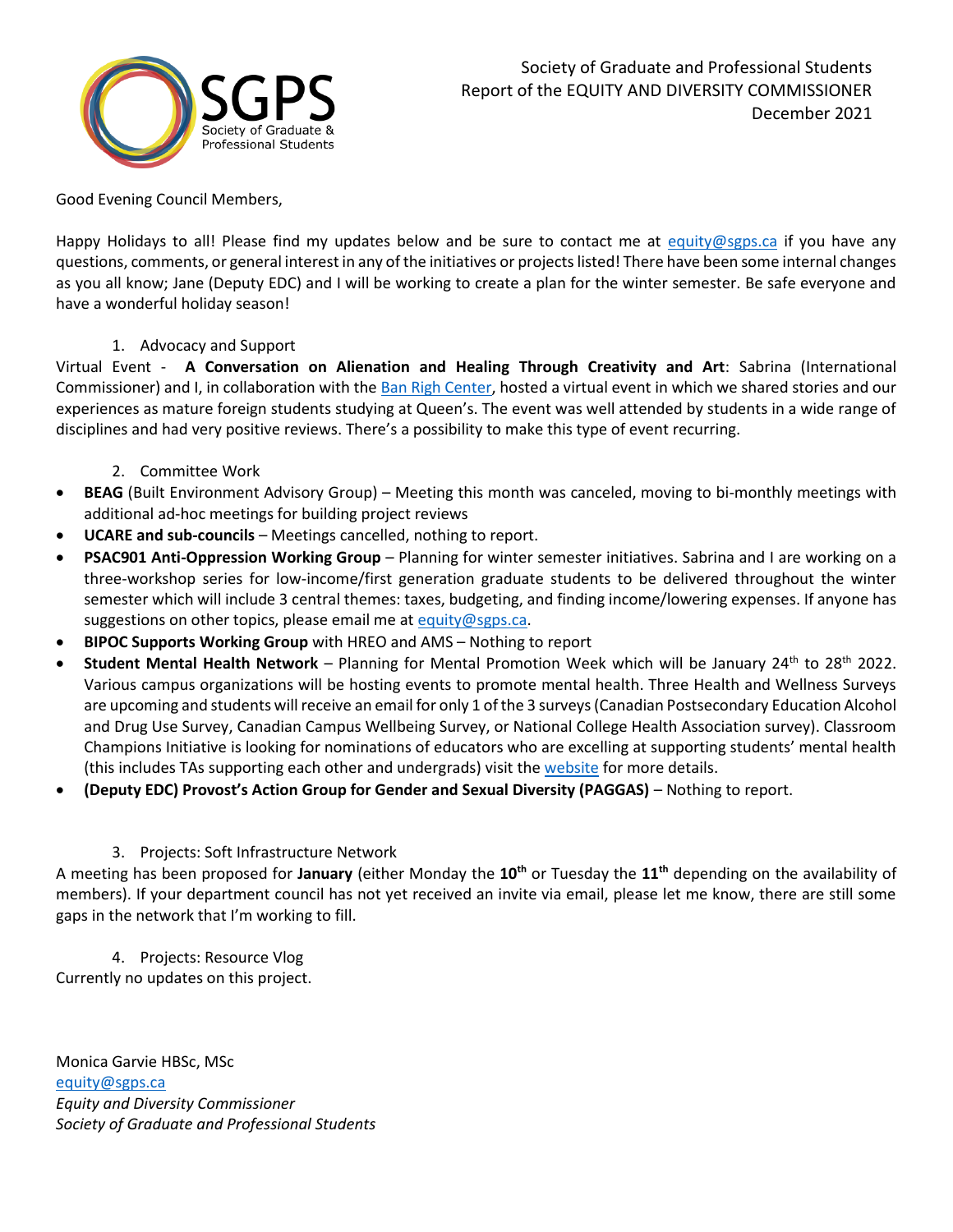

Hello everyone,

Happy holidays!

During November I hosted the first Eco-workshop which focused on mending your clothes. The event was very well received, and we had a good turn-out, especially given the time of year and that it was virtual. I am now in the process of planning the second event in the series which will likely be in January/February and will focus on low-waste cooking.

Beyond hosting the eco-workshop, I updated the SGPS recipe blog together with Kassandra, the Athletics and Wellness Commissioner. The social deputy Derek is now in the process of starting to plan next semesters recipes and to film/take pictures for those recipes to make them more eye-catching.

I have also spent much of November finalizing my plan for next semester in consultation with Derek the Social Deputy and the athletics and wellness team. Part of this work has been to go over the survey results from the General membership survey to see what event people would be interested in and what skills people have that could be beneficial for event hosting. Events that will be happening next semester include but are not limited to: a speed-friending event, a knitting workshop, a film making workshop, Trivia, and a paint event. Derek will also be hosting a monthly Grad café (working name) which will allow students to come and talk about their research and other topics with fellow graduate and professional students. Keep an eye out for more communication about upcoming events as they start being advertised on our social medias.

If you have any comments, questions, or suggestions about these or any other future events, please feel free to contact me (social@sgps.ca).

Sincerely, Emilia Ganslandt Social Commisioner, SGPS